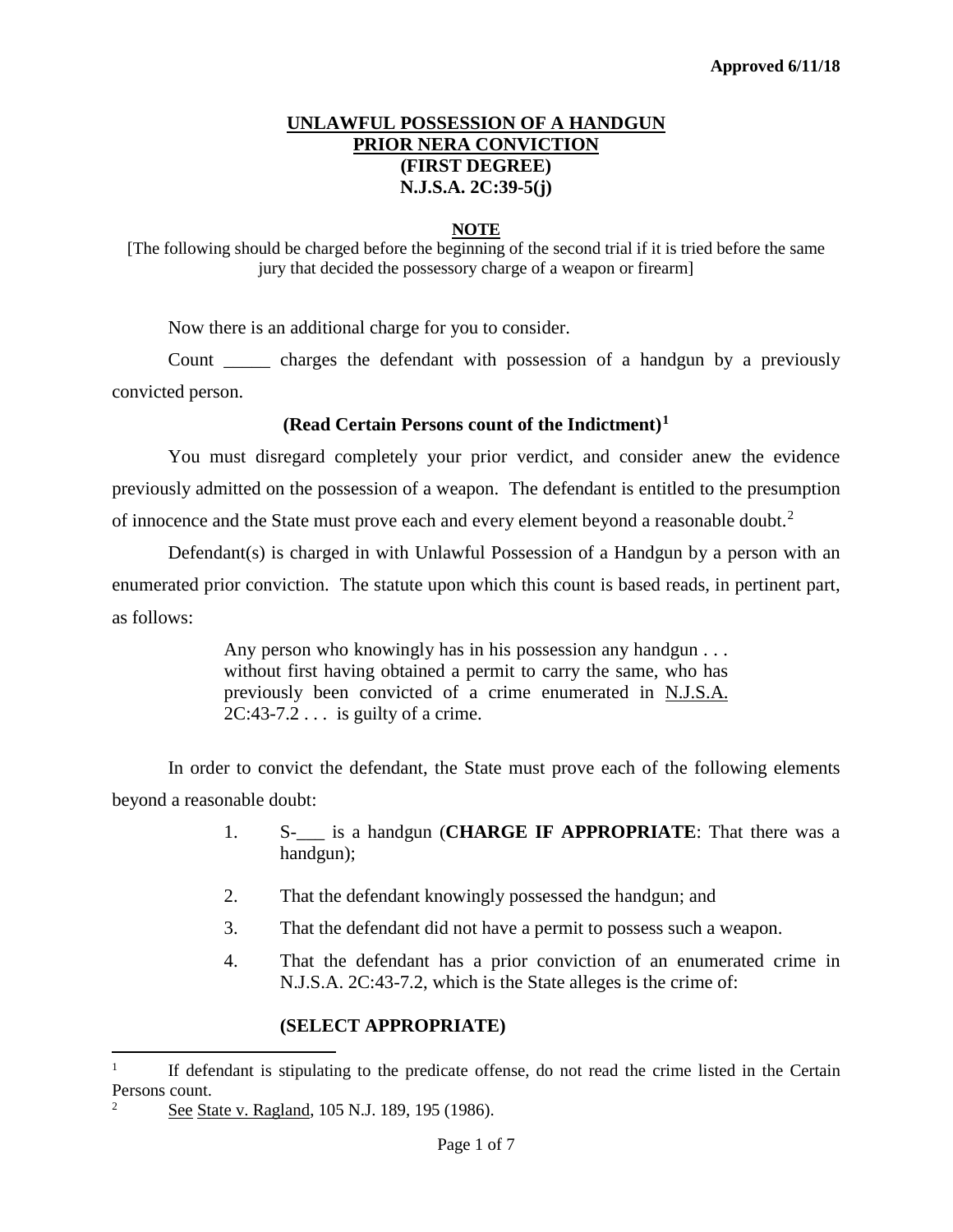- (a) Murder;
- (b) Aggravated Manslaughter or Manslaughter;
- (c) Vehicular Homicide;
- (d) Aggravated assault, pursuant to subsection b. of N.J.S.A. 2C:12-1;
- (e) Disarming a law enforcement officer, pursuant to subsection b. of N.J.S.A. 2C:12-11;
- (f) Kidnapping;
- (g) Aggravated Sexual Assault, pursuant to subsection a. of N.J.S.A. 2C:14-2,
- (h) Sexual Assault, pursuant to subsection b. of N.J.S.A. 2C:14-2 or paragraph (1) of subsection c. of N.J.S.A. 2C:14-2;
- (i) Robbery;
- (j) Carjacking;
- (k) Aggravated Arson, pursuant to paragraph (1) of subsection a. of N.J.S.A. 2C:17-1;
- (l) Second-degree burglary (N.J.S.A. 2C:18-2);
- (m) Extortion, pursuant to subsection a. of N.J.S.A. 2C:20-5;
- (n) Booby traps in manufacturing or distribution facilities, pursuant to subsection b. of N.J.S.A. 2C:35-4.1;
- (o) Strict liability for drug induced deaths;
- (p) Terrorism;
- (q) Producing or possessing chemical weapons, biological agents or nuclear or radiological devices;
- (r) First-degree Racketeering
- (s) Firearms trafficking, pursuant to subsection i. of N.J.S.A. 2C:39-9;
- (t) Causing or permitting a child to engage in a prohibited sexual act, knowing that the act may be reproduced or reconstructed in any manner, or be part of an exhibition or performance, pursuant to paragraph (3) of subsection b. of N.J.S.A. 2C:24-4.

The first element that the State must prove beyond a reasonable doubt that (**CHOOSE APPROPRIATE** (S- is a handgun)(there was a handgun). Under our law, a handgun is any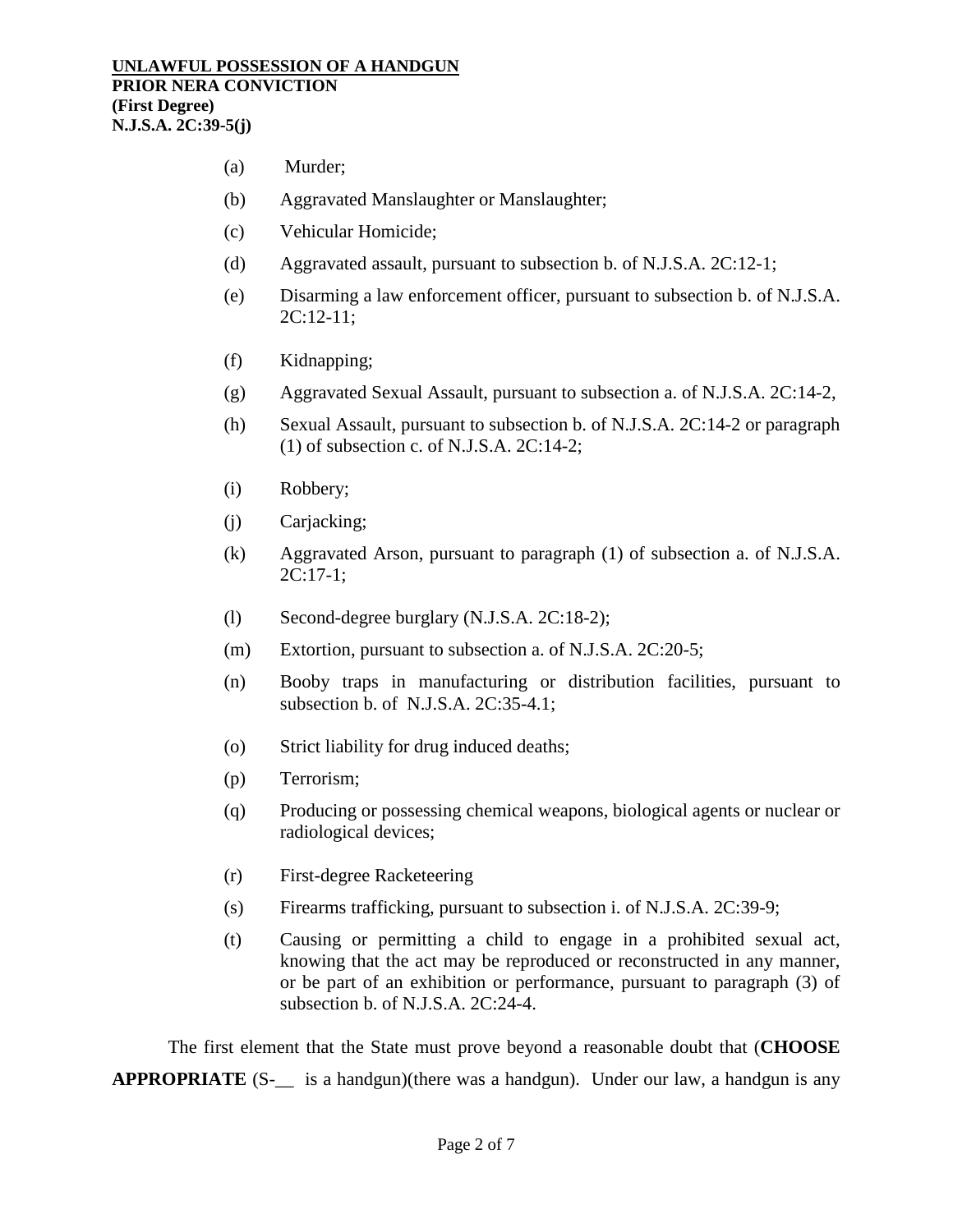pistol, revolver or other firearm originally designed or manufactured to fire or eject any solid projectile, ball, slug, pellet, missile or bullet, or any gas, vapor or other noxious thing, by means of a cartridge or shell or by action of an explosive or the igniting of flammable or explosive substances by the use of a single hand.<sup>[3](#page-2-0)</sup>

The second element that the State must prove beyond a reasonable doubt is that the defendant knowingly possessed the handgun.

To "possess" an item under the law, one must have a knowing, intentional control of that item accompanied by a knowledge of its character. So, a person who possesses an item such as

**( IDENTIFY RELEVANT ITEM(S))** must know or be aware that he/she possesses it, and he/she must know what it is that he/she possesses or controls **(that it is** 

**)**. **[WHERE APPLICABLE, charge: Possession cannot merely be a passing control, fleeting or uncertain in its nature.**] In other words, to "possess" an item, one must knowingly procure or receive an item or be aware of his/her control thereof for a sufficient period of time to have been able to relinquish his/her control if he/she chose to do so.

The State must prove beyond a reasonable doubt that a possessor acted knowingly in possessing the item. A person acts knowingly with respect to the nature of his/her conduct or the attendant circumstances if he/she is aware that his/her conduct is of that nature, or that such circumstances exist, or he/she is aware of the high probability of their existence. A person acts knowingly as to a result of his/her conduct if he/she is aware that it is practically certain that the conduct will cause such a result. Knowing, with knowledge, or equivalent terms have the same meaning.

Knowledge is a condition of the mind. It cannot be seen. It can only be determined by inferences from conduct, words or acts. Therefore, it is not necessary for the State to produce witnesses to testify that a particular defendant stated, for example, that he/she acted with knowledge when he/she had control over a particular thing. It is within your power to find that proof of knowledge has been furnished beyond a reasonable doubt by inference which may arise from the nature of the acts and the surrounding circumstances.

<span id="page-2-0"></span>

<sup>&</sup>lt;sup>3</sup> N.J.S.A. 2C:39-1(f) and N.J.S.A. 2C:39-1(k).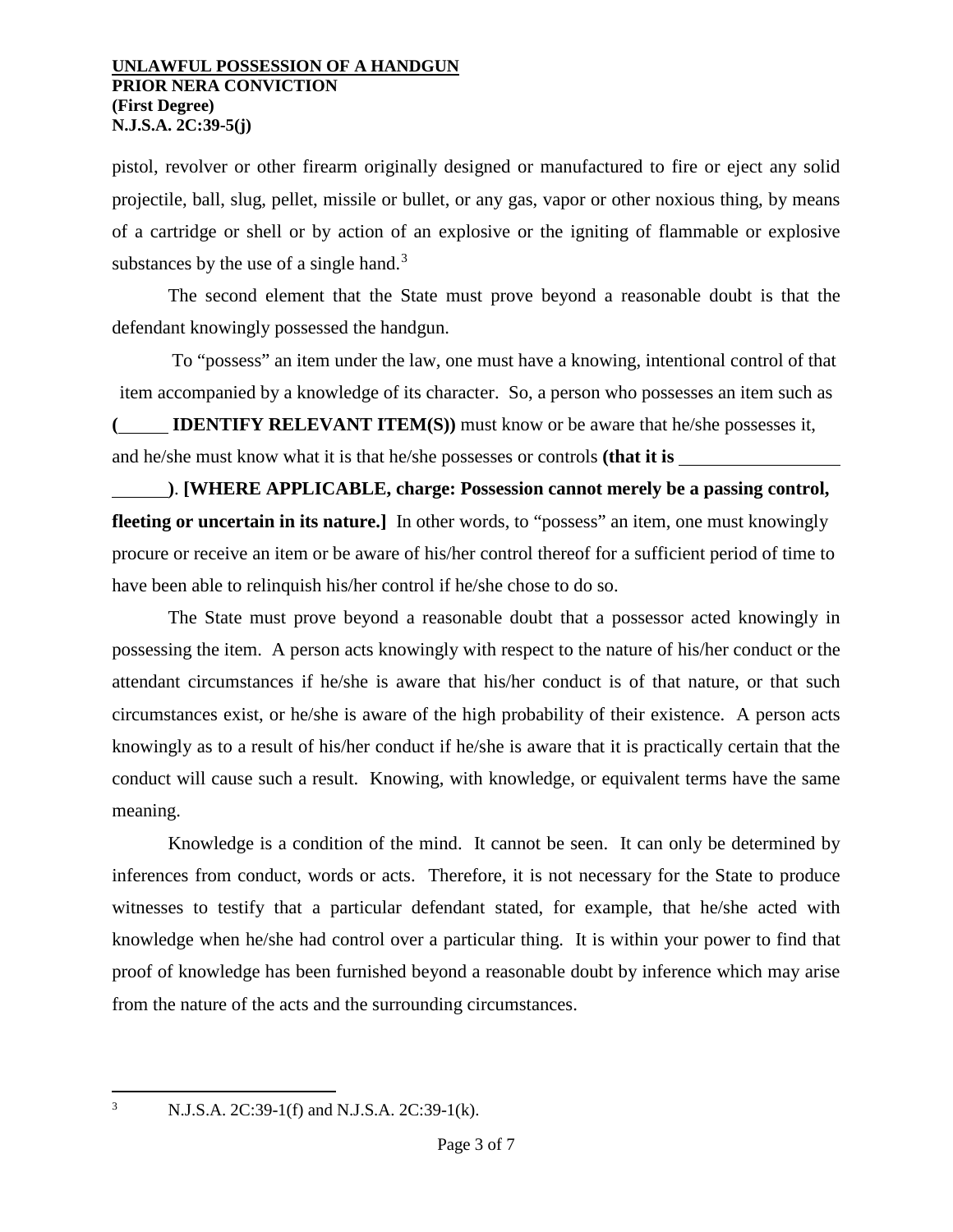A person may possess \_\_\_\_\_\_\_\_\_\_\_\_\_\_\_\_ (an item) even though it was not physically on his/her person at the time of the arrest, if he/she had in fact, at some time prior to his/her arrest, had control over it.

Possession means a conscious, knowing possession, either actual or constructive.

# **[CHARGE THOSE FOLLOWING PARAGRAPHS AS APPLY TO YOUR CASE]**

# **ACTUAL POSSESSION**

A person is in actual possession of an item when he/she first, knows what it is: that is, he/she has knowledge of its character, and second, knowingly has it on his/her person at a given time.

## **CONSTRUCTIVE POSSESSION**

Possession may be constructive instead of actual. As I just stated, a person who, with knowledge of its character, knowingly has direct physical control over an item at a given time is in actual possession of it.

Constructive possession means possession in which the possessor does not physically have the item on his or her person but is aware that the item is present and is able to and has the intention to exercise control over it. So, someone who has knowledge of the character of an item and knowingly has both the power and the intention at a given time to exercise control over it, either directly or through another person or persons, is then in constructive possession of that item.

## **[MERE PRESENCE – Read if Appropriate[4\]](#page-3-0)**

Defendant's mere presence at or near a place where [contraband] is/are discovered is not in itself, without more, proof beyond a reasonable doubt that defendant was in constructive possession of [that contraband]. It is, however, a circumstance to be considered with the other evidence in determining whether the State has proven possession of the [contraband] beyond a reasonable doubt.

Where defendant is one of the persons found in the area where [contraband] is/are discovered, you may not conclude, without more, that the State has proven beyond a reasonable

 $\frac{1}{4}$ 

<span id="page-3-0"></span>State v. Randolph, 228 N.J. 566, 590-93 (2017).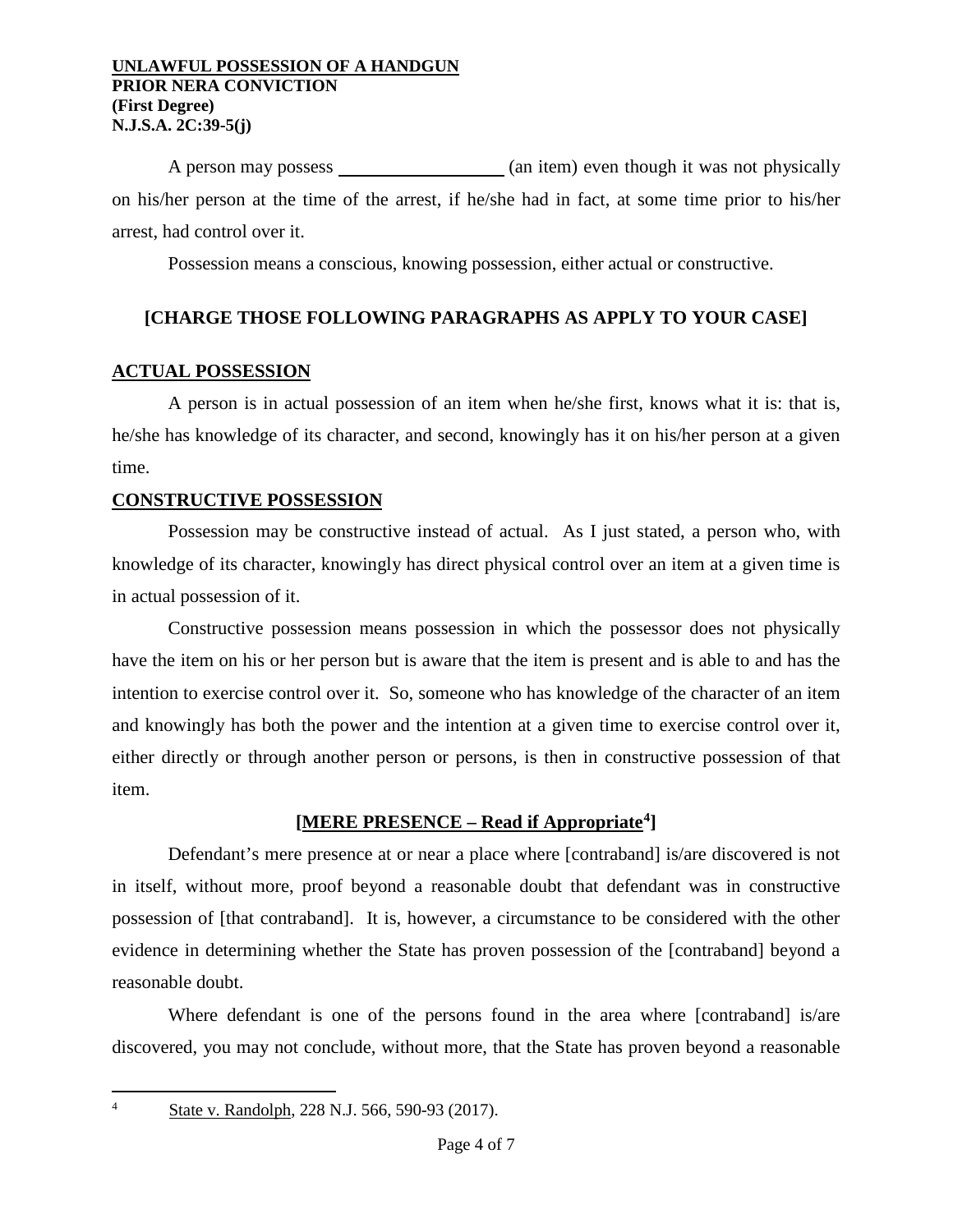doubt that he/she had possession of the [contraband] unless there are other circumstance(s) tending to permit such an inference to be drawn. [5](#page-4-0) Such evidence can include, but is not limited to [choose as appropriate]**:** placement and accessibility of the [contraband]; defendant's access to and connection with the place where the [contraband] was/were found; his/her proximity to the place where the [contraband] was/were found; his/her demeanor when confronted by police after the [contraband] was/were found; whether defendant made any inculpatory statements after the [contraband] was/were found; whether defendant possessed other [contraband] on his/her person or property when the [contraband] was/were found; [any other evidence deemed part of the totality of circumstances].[6](#page-4-1)

In summary, the State must prove more than defendant's mere presence at the time that the [contraband] was/were found. There must be other circumstance(s) tying defendant to the [contraband] in order for the State to prove constructive possession beyond a reasonable doubt.<sup>[7](#page-4-2)</sup>]

## **JOINT POSSESSION**

Possession may be sole or joint. If one person alone has actual or constructive possession of an item, possession is sole. If two or more persons share actual or constructive knowing possession of an item, possession is joint.

## **(RESUME MAIN CHARGE- CHARGE IN ALL CASES)**

The third element that the State must prove beyond a reasonable doubt is that the defendant did not have a permit to possess such a handgun. If you find that the defendant knowingly possessed the handgun, and that there is no evidence that defendant had a valid permit to carry such a handgun, then you may infer, if you think it appropriate to do so based upon the facts presented, that defendant had no such permit. $8$  Note, however, that as with all other

<span id="page-4-0"></span> <sup>5</sup> State v. Jackson, 326 N.J. Super. 276, 280 (App. Div. 1999); See State v. Brown, 80 N.J. 587, 593 (1979) and State v. Sapp, 71 N.J. 476 (1976), rev'g on dissent 144 N.J. Super. 455, 460 (1975).

<span id="page-4-1"></span><sup>6</sup> State v. Randolph, supra, 228 N.J. at 590-93, citing State v. Palacio, 111 N.J. 543, 549-54 (1988) and State v. Shipp, 216 N.J. Super. 662, 664-66 (App. Div. 1987). See Palacio, Shipp, and State v. Montesano, 298 N.J. Super. 597, 615 (App. Div. 1997), certif. denied 150 N.J. 27 (1997), for circumstances more specifically related to presence in or near an automobile in which drugs are found.

<span id="page-4-2"></span>State v. Whyte, 265 N.J. Super. 518, 523 (App. Div. 1992), aff'd o.b. 133 N.J. 481 (1993); Jackson, 326 N.J. Super. at 280.

<span id="page-4-3"></span>If appropriate, see N.J.R.E.  $803(c)(10)$  and State v. Ingram, 98 N.J. 489 (1985), regarding absence of a permit.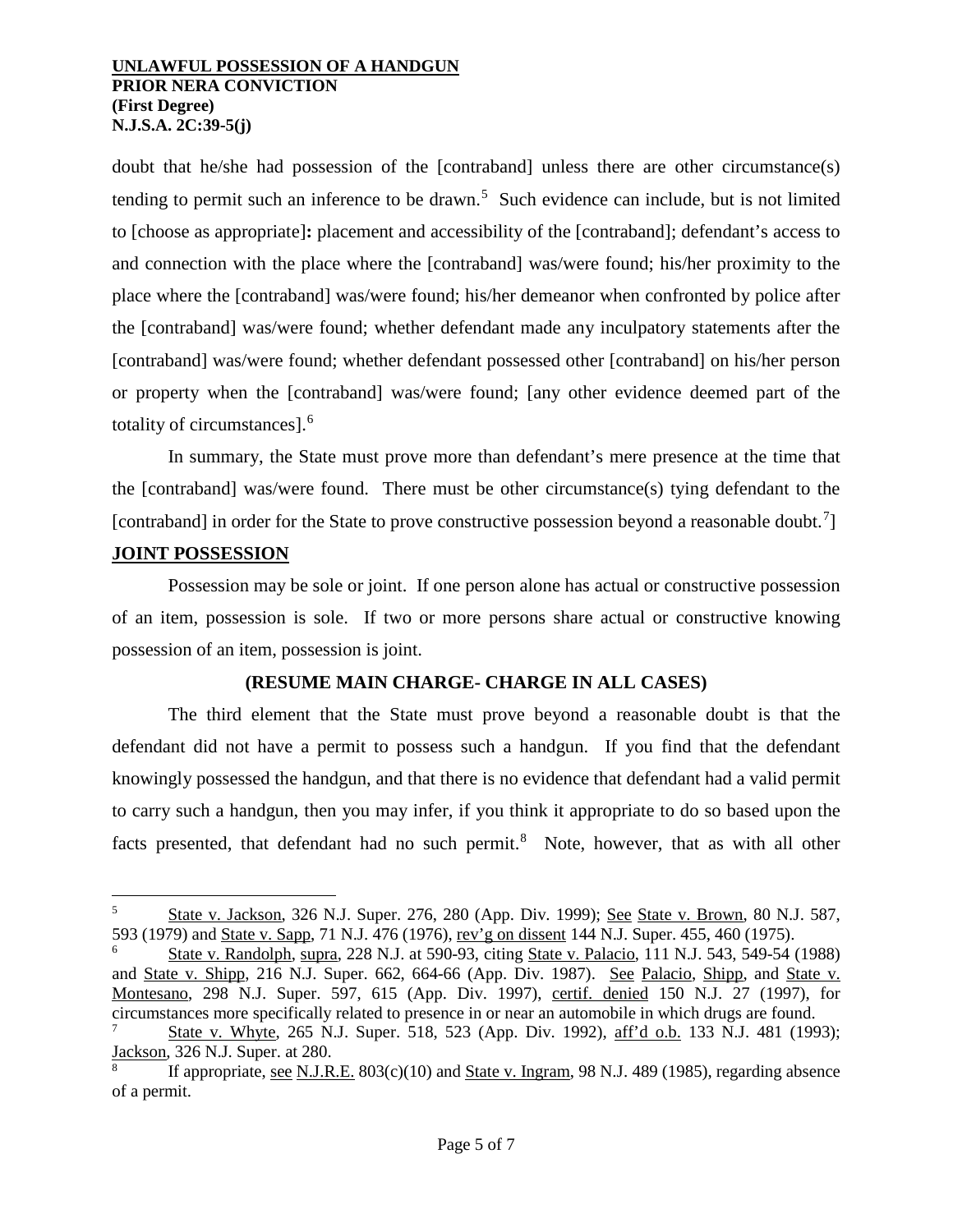elements, the State bears the burden of showing, beyond a reasonable doubt, the lack of a valid permit and that you may draw the inference only if you feel it appropriate to do so under all the facts and circumstances.

The fourth element the State must prove beyond a reasonable doubt is that the defendant has a prior conviction for a crime enumerated in N.J.S.A. 2C:43-7.2, which the State alleges is:

## **(SELECT APPROPRIATE)**

- (a) Murder;
- (b) Aggravated Manslaughter or Manslaughter;
- (c) Vehicular Homicide;
- (d) Aggravated assault, pursuant to subsection b. of N.J.S.A. 2C:12-1;
- (e) Disarming a law enforcement officer, pursuant to subsection b. of N.J.S.A. 2C:12-11;
- (f) Kidnapping;
- (g) Aggravated Sexual Assault, pursuant to subsection a. of N.J.S.A. 2C:14-2,
- (h) Sexual Assault, pursuant to subsection b. of N.J.S.A. 2C:14-2 or paragraph (1) of subsection c. of N.J.S.A. 2C:14-2;
- (i) Robbery;
- (j) Carjacking;
- (k) Aggravated Arson, pursuant to paragraph (1) of subsection a. of N.J.S.A. 2C:17-1;
- (l) Second-degree burglary (N.J.S.A. 2C:18-2);
- (m) Extortion, pursuant to subsection a. of N.J.S.A. 2C:20-5;
- (n) Booby traps in manufacturing or distribution facilities, pursuant to subsection b. of N.J.S.A. 2C:35-4.1;
- (o) Strict liability for drug induced deaths;
- (p) Terrorism;
- (q) Producing or possessing chemical weapons, biological agents or nuclear or radiological devices;
- (r) First-degree Racketeering
- (s) Firearms trafficking, pursuant to subsection i. of N.J.S.A. 2C:39-9;